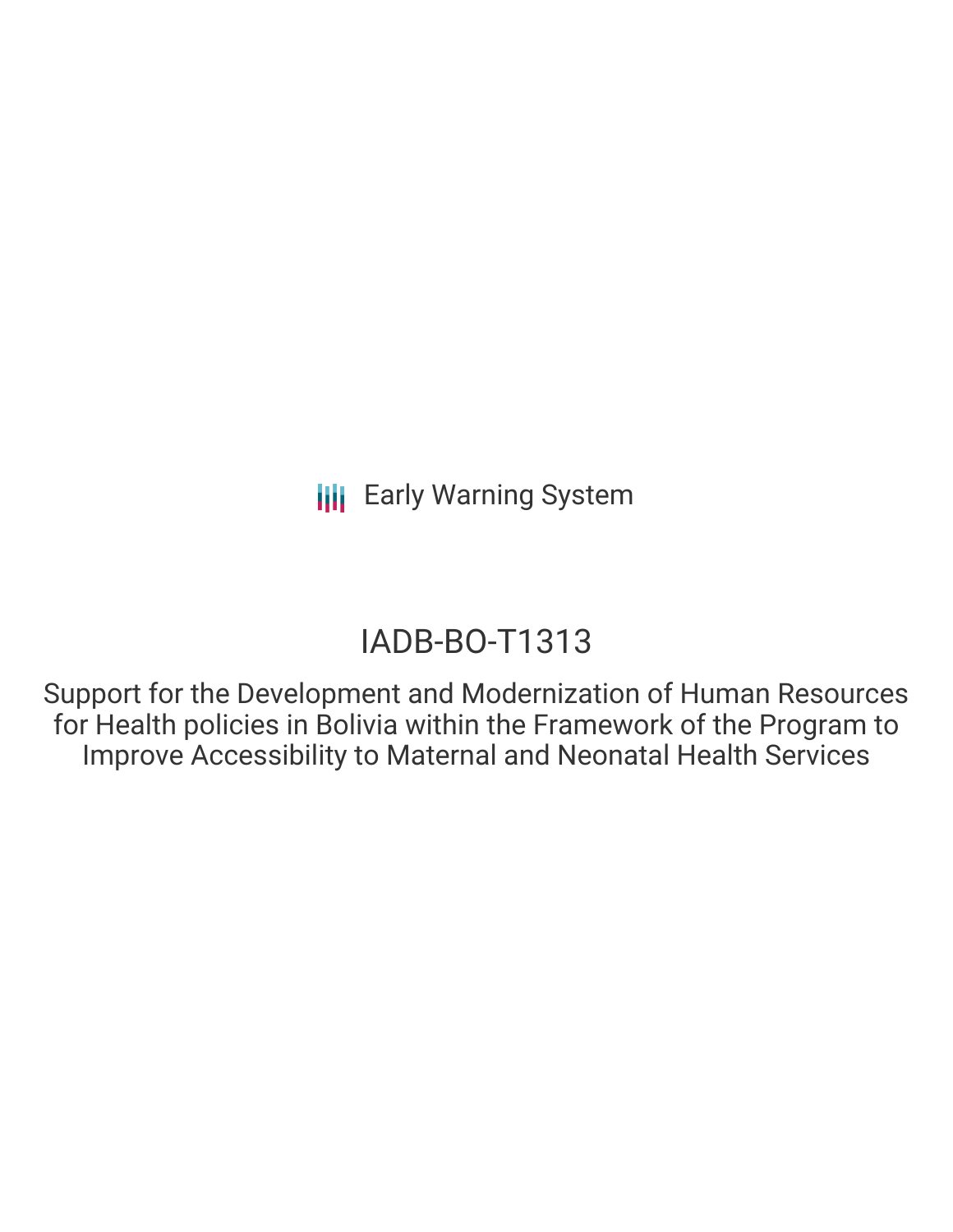

## Early Warning System

Support for the Development and Modernization of Human Resources for Health policies in Bolivia within the Framework of the Drogram to Improve Accessibility to Maternal and Neonatal Health

#### **Quick Facts**

| <b>Countries</b>               | Bolivia                                |
|--------------------------------|----------------------------------------|
| <b>Financial Institutions</b>  | Inter-American Development Bank (IADB) |
| <b>Status</b>                  | Approved                               |
| <b>Bank Risk Rating</b>        | C                                      |
| <b>Borrower</b>                | <b>Plurinational State of Bolivia</b>  |
| <b>Investment Amount (USD)</b> | \$ 0.50 million                        |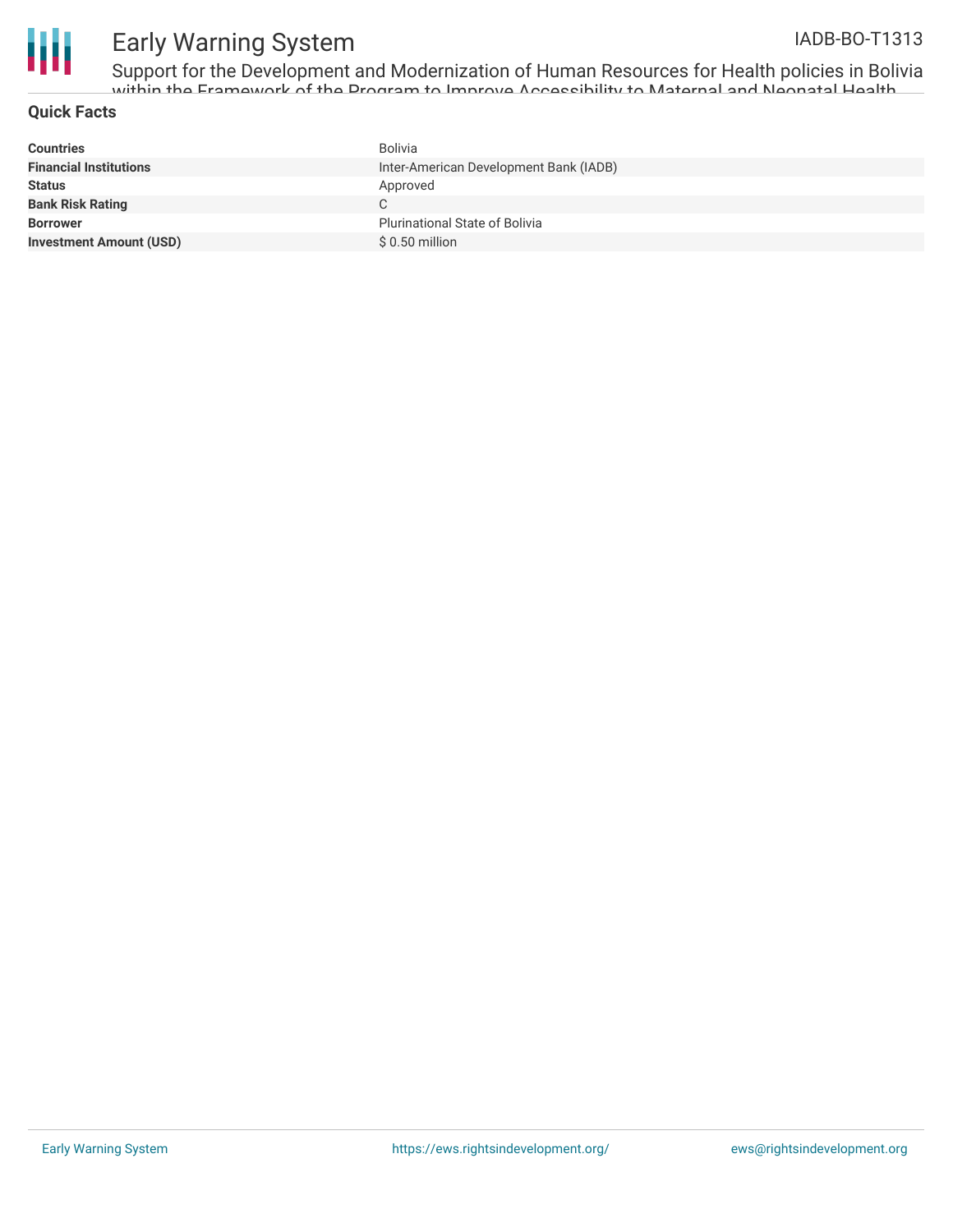



## Early Warning System

Support for the Development and Modernization of Human Resources for Health policies in Bolivia within the Framework of the Program to Improve Accessibility to Maternal and Neonatal Health

#### **Project Description**

The objective of the technical cooperation is to support the Ministry of Health in the execution of operation BO-L1198 to improve accessibility to maternal and neonatal health services, drawing up a Human Resources Development Policy in Health (HRH) aimed at promote equity in access to health services, both in terms of coverage and quality of care and developing a plan to adapt the service network to face the COVID19 health emergency, ensuring continuity in the provision of essential healthcareservices.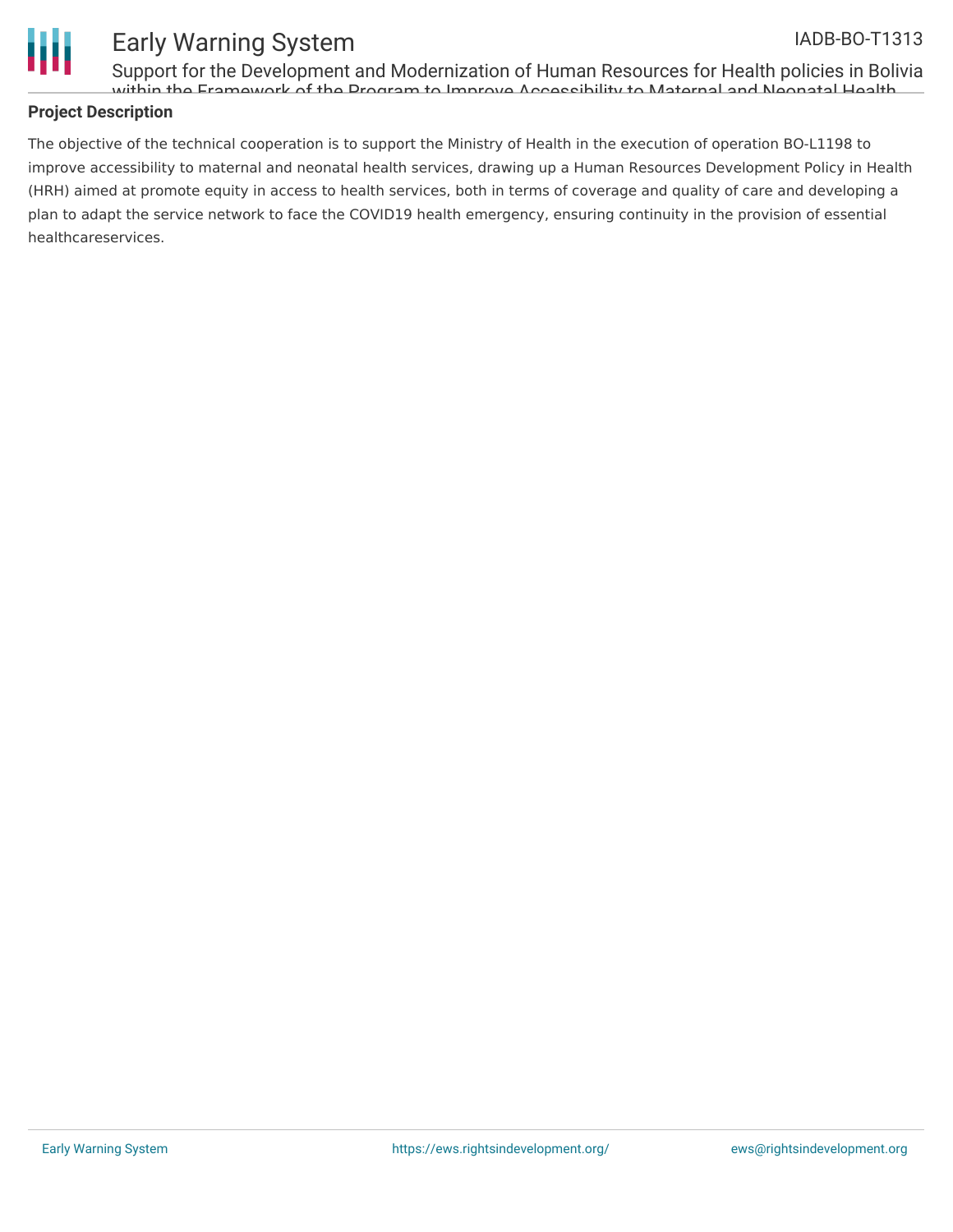

# Ш

## Early Warning System

Support for the Development and Modernization of Human Resources for Health policies in Bolivia within the Framework of the Drogram to Improve Accessibility to Maternal and Neonatal Health

### **Investment Description**

• Inter-American Development Bank (IADB)

Technical Cooperation